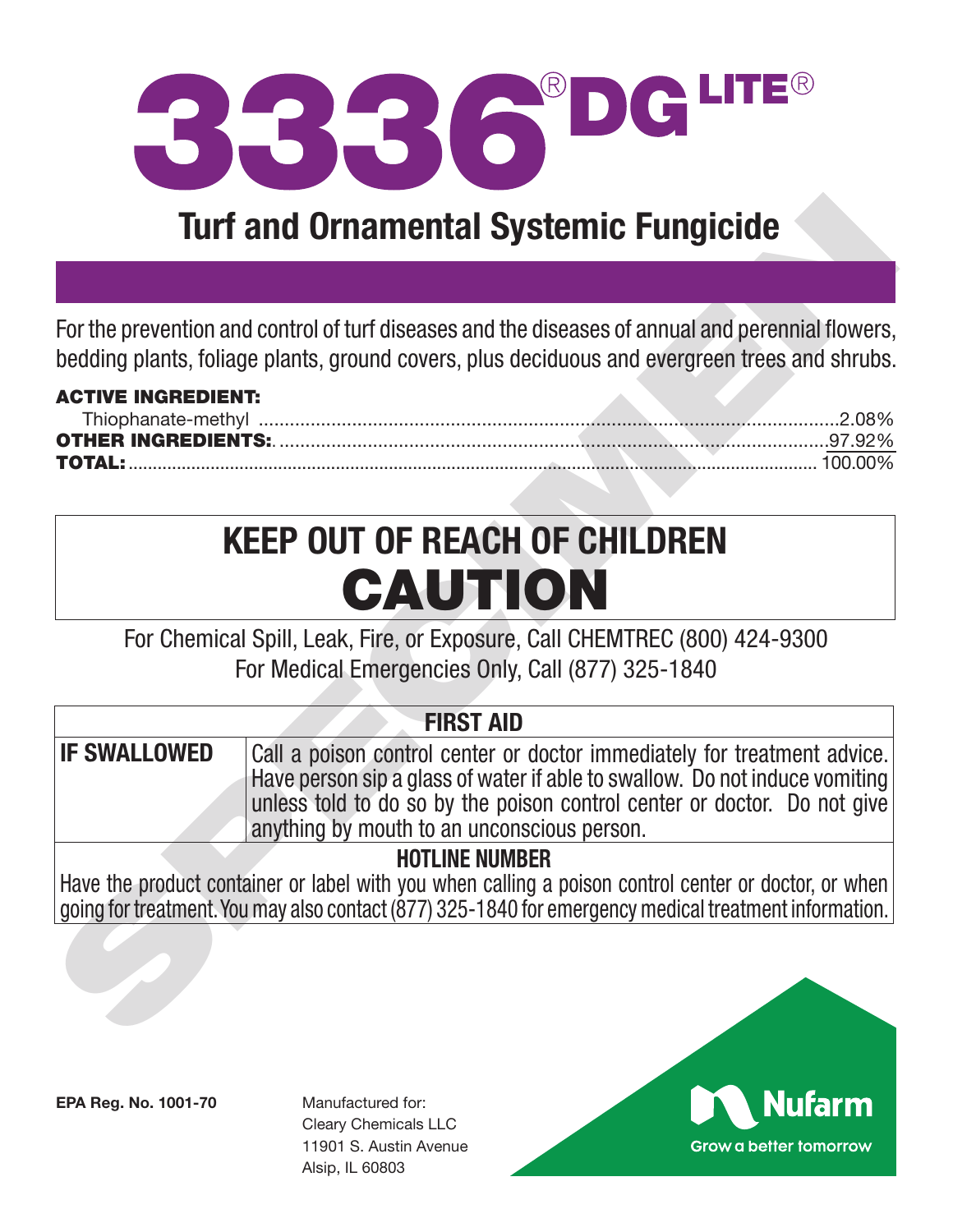#### **PRECAUTIONARY STATEMENTS HAZARDS TO HUMANS AND DOMESTIC ANIMALS CAUTION**

Harmful if swallowed, absorbed through skin or inhaled. Causes moderate eye irritation. Avoid contact with skin, eyes or clothing. Avoid breathing dust or spray mist. Wash thoroughly with soap and water after handling and before eating, drinking, chewing gum or using tobacco.

#### **PERSONAL PROTECTIVE EQUIPMENT (PPE)**

Loaders, applicators and other handlers must wear:

- Long-sleeved shirt and long pants
- Shoes plus socks
- Waterproof gloves

**USER SAFETY REQUIREMENTS:** Follow manufacturer's instructions for cleaning/maintaining PPE. If no such instructions for washables exist, use detergent and hot water. Keep and wash PPE separately from other laundry.

#### **USER SAFETY RECOMMENDATIONS**

Users should wash hands before eating, drinking, chewing gum, using tobacco or using the toilet. Users should remove clothing/PPE immediately if pesticide gets inside. Then wash thoroughly and put on clean clothing. Users should remove clothing/PPE immediately after handling this product. As soon as possible, wash thoroughly and change into clean clothing.

#### **ENVIRONMENTAL HAZARDS**

Do not apply directly to water, or areas where surface water is present, or to intertidal areas below the mean high water mark. Runoff from treated areas may be hazardous to aquatic organisms in neighboring areas. Do not contaminate water when disposing of equipment wash water.

#### **DIRECTIONS FOR USE**

IT IS A VIOLATION OF FEDERAL LAW TO USE THIS PRODUCT IN A MANNER INCONSISTENT WITH ITS LABELING. For use only by certified applicators and those under their immediate supervision. Do not apply this product in a way that will contact workers or other persons, either directly or through drift. Only protected handlers may be in the area during application. For any other requirements specific to your state or tribe, consult the agency responsible for pesticides.

#### **AGRICULTURAL USE REQUIREMENTS**

CONSULTER A CONSULTER CONTINUES INTO A CONSULTER A CONSULTER CONTINUES IN A CONSULTER CONSULTER CONTINUES IN A CONSULTER CONSULTER CONTINUES INTO A CONSULTER CONSULTER CONTINUES INTO A CONSULTER CONSULTER CONTINUES INTO A Use this product only in accordance with its labeling and with the Worker Protection Standard, 40 CFR part 170. This standard contains requirements for the protection of agricultural workers on farms, forests, nurseries, and greenhouses, and handlers of agricultural pesticides. It contains requirements for training, decontamination, notification, and emergency assistance. It also contains specific statements and exceptions pertaining to the statements on this label about personal protective equipment (PPE), and restricted entry interval (REI). The requirements in this box apply to uses of this product that are covered by the Worker Protection Standard.

Do not enter or allow entry into treated areas during the restricted entry interval (REI) of 12 hours.

Personal Protective Equipment (PPE) required for early entry to treated areas that is permitted under the Worker Protection Standard and that involves contact with anything that has been treated, such as plants, soil, or water, is:

- Coveralls over long-sleeved shirt and long pants
- Waterproof gloves

• Chemical-resistant footwear plus socks

• Chemical-resistant headgear for over head exposures.

#### **NON-AGRICULTURAL USE REQUIREMENTS**

The requirements in this box apply to uses of this product that are NOT within the scope of the Worker Protection Standard for agricultural pesticides (40 CFR part 170). The WPS applies when this product is used to produce agricultural plants on farms, forests, nurseries, or greenhouses. **Turf and Landscape Uses:** Do not enter or allow others to enter until dusts have settled.

### **STORAGE AND DISPOSAL**

Do not contaminate water, food, or feed by storage or disposal.

Pesticide Storage: Store in the original container in a dry, temperature controlled area. Do not store in a manner where cross-contamination with other pesticides, fertilizers, food or feed could occur. If spilled during storage or handling, contain/re-capture spillage and use in accordance with instruction below or dispose of in accordance with the Pesticide Disposal Instructions listed below.

Pesticide Disposal: Pesticide wastes are toxic. Improper disposal of excess pesticide, spray mixture, or rinsate is a violation of federal law. If these wastes cannot be used according to the label instructions, contact your state Pesticide or Environmental Control Agency, or the Hazardous Waste representative at the nearest EPA Regional Office for guidance. **Container Handling:** Nonrefillable container. Do not reuse or refill this container. Completely empty bag into application equipment. Then offer for recycling if available or dispose of empty bag in a sanitary landfill or by incineration or, if allowed by state and local authorities, by burning. If burned, stay out of smoke.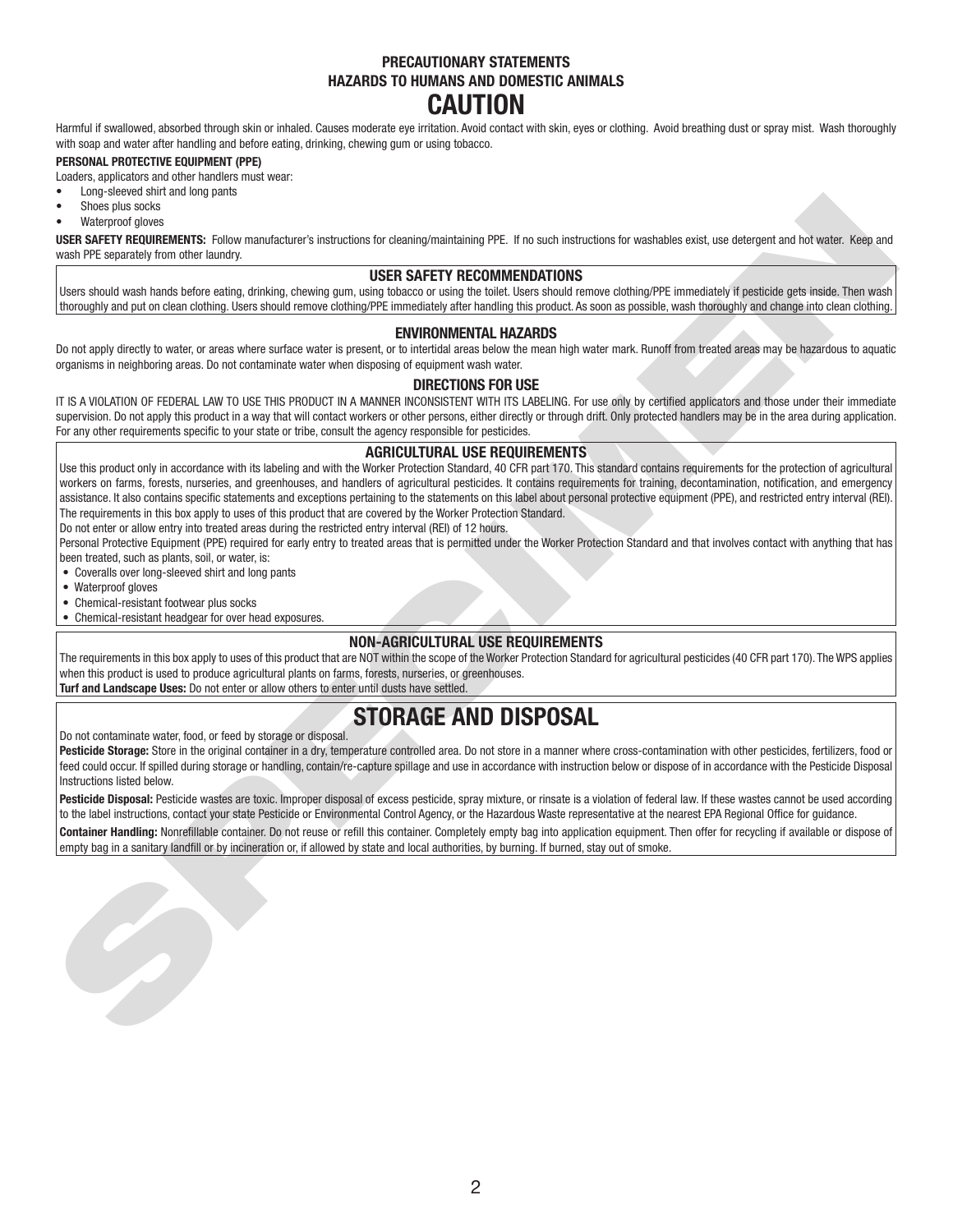#### **COMMERCIAL TURF AND ORNAMENTAL**

#### **GENERAL INFORMATION**

3336 DG Lite is a broad spectrum fungicide exhibiting preventative, curative and systemic properties. It is useful on a wide variety of turf and ornamental disease problems. Apply 3336 DG Lite with ground based, hand operated (push) or mechanical (power) equipment sufficient to accurately deliver this product to the application site. Do not apply by hand or with hand held rotary spreader (e.g. bellygrinder). Application equipment should be properly calibrated prior to use. Application equipment should be thoroughly cleaned after use. If a rate range is given, use the higher rate under conditions of severe disease pressure. Contact your local State Extension service for recommendations for application schedules appropriate to your area. This product is not for homeowner use and can only be used by individuals/firms licensed or registered by the state to apply ornamental or turf pest control products. No claim of compatibility with other pesticides is implied. Do not apply this product through any type of irrigation system.

**Resistance Management**: To avoid the development of tolerant strains of fungi, 3336 DG Lite should be used with fungicides of different modes of action. Cleary Chemical does not recommend the use of products containing thiabendazole in combination or rotation with 3336 DG Lite. These utilize similar chemistry and mode of action and can contribute to development of disease tolerance. If, after using 3336 DG Lite as recommended, the treatment is not effective, a tolerant strain of fungi may be present. Consult your local Cleary Chemical representative, your State Agricultural Experiment Station, or your State Cooperative Extension Service for proper disease identification and advice on the prompt use of some other suitable fungicide or disease control strategy. As long as recommended precautions are followed, 3336 DG Lite can remain useful for disease control.

#### **COMMERCIAL TURF APPLICATIONS**

#### **Table 1: Maximum Individual Application Rates and Minimum Retreatment Intervals**

|                                                                                                                                             |                                     |                                     | Resistance Management: 10 avoid the development of tolerant strains of lungi, 3336 DG Lite should be used with lungicides of different modes of action. Gleary Ghernical does                                                                                                                                                                                                     |
|---------------------------------------------------------------------------------------------------------------------------------------------|-------------------------------------|-------------------------------------|-----------------------------------------------------------------------------------------------------------------------------------------------------------------------------------------------------------------------------------------------------------------------------------------------------------------------------------------------------------------------------------|
|                                                                                                                                             |                                     |                                     | not recommend the use of products containing thiabendazole in combination or rotation with 3336 DG Lite. These utilize similar chemistry and mode of action and can contribute to<br>development of disease tolerance. If, after using 3336 DG Lite as recommended, the treatment is not effective, a tolerant strain of fungi may be present. Consult your local Cleary Chemical |
|                                                                                                                                             |                                     |                                     | representative, your State Agricultural Experiment Station, or your State Cooperative Extension Service for proper disease identification and advice on the prompt use of some other suitable                                                                                                                                                                                     |
| fungicide or disease control strategy. As long as recommended precautions are followed, 3336 DG Lite can remain useful for disease control. |                                     |                                     |                                                                                                                                                                                                                                                                                                                                                                                   |
| <b>COMMERCIAL TURF APPLICATIONS</b>                                                                                                         |                                     |                                     |                                                                                                                                                                                                                                                                                                                                                                                   |
|                                                                                                                                             |                                     |                                     | For use on all fine turf applications such as commercial, residential and public (such as home lawns, parks, athletic fields, schools, and day care centers), and golf courses (greens, tees,                                                                                                                                                                                     |
|                                                                                                                                             |                                     |                                     | fairways and aprons) of cool and warm season grasses such as Bentgrass, Bluegrass, Bermudagrass, Fescue, Ryegrass, St. Augustinegrass, Zoysiagrass, or their mixtures. 3336 DG Lite                                                                                                                                                                                               |
|                                                                                                                                             |                                     |                                     | is not phytotoxic to any of the above mentioned grasses when used in accordance with the label. 3336 DG Lite is to be used for the prevention and control of the diseases mentioned                                                                                                                                                                                               |
|                                                                                                                                             |                                     |                                     | below. 3336 DG Lite may be applied to dry or moist leaf/soil conditions and should be activated with irrigation or natural rainfall within 24 hours for best results. If irrigated, application                                                                                                                                                                                   |
|                                                                                                                                             |                                     |                                     | should be watered in by applicator with 0.1-0.25 inches of water to begin activation of product for disease control. When treating golf greens, treatment of aprons is recommended.                                                                                                                                                                                               |
|                                                                                                                                             |                                     |                                     | Use the highest recommended rate under conditions of severe disease pressure. Do not graze animals on treated turf. Do not feed clippings to livestock or poultry. Not for use on turf                                                                                                                                                                                            |
| being grown for sale or other commercial use as sod.                                                                                        |                                     |                                     |                                                                                                                                                                                                                                                                                                                                                                                   |
| Table 1: Maximum Individual Application Rates and Minimum Retreatment Intervals                                                             |                                     |                                     |                                                                                                                                                                                                                                                                                                                                                                                   |
| Do not exceed the amounts per acre or reduce the retreatment interval indicated below                                                       |                                     |                                     |                                                                                                                                                                                                                                                                                                                                                                                   |
| <b>Use Site</b>                                                                                                                             | <b>Maximum application rate</b>     | <b>Minimum Retreatment Interval</b> | <b>Comments</b>                                                                                                                                                                                                                                                                                                                                                                   |
|                                                                                                                                             | of 3336 DG Lite                     |                                     |                                                                                                                                                                                                                                                                                                                                                                                   |
| <b>Residential or Public Areas</b>                                                                                                          | 131 lb/Acre                         | 14 days                             |                                                                                                                                                                                                                                                                                                                                                                                   |
|                                                                                                                                             | (3 lb / 1,000 sq ft)                |                                     |                                                                                                                                                                                                                                                                                                                                                                                   |
| Golf Course                                                                                                                                 | 392 lb/Acre                         | 14 days                             |                                                                                                                                                                                                                                                                                                                                                                                   |
| Tees, Greens, Aprons<br>Golf Course                                                                                                         | (9 lb / 1,000 sq ft)                | 14 days                             | <b>Excludes Florida</b>                                                                                                                                                                                                                                                                                                                                                           |
| Fairways -except Florida                                                                                                                    | 262 lb/Acre<br>(6 lb / 1,000 sq ft) |                                     |                                                                                                                                                                                                                                                                                                                                                                                   |
| Golf Course                                                                                                                                 | 131 lb/Acre                         | 14 days                             | Florida Only                                                                                                                                                                                                                                                                                                                                                                      |
| Fairways - Florida Only                                                                                                                     | (3 lb / 1,000 sq ft)                |                                     |                                                                                                                                                                                                                                                                                                                                                                                   |
|                                                                                                                                             |                                     |                                     |                                                                                                                                                                                                                                                                                                                                                                                   |
| <b>Table 2: Maximum Seasonal Application Rates</b><br>Do not exceed the following amounts of product per acre per season                    |                                     |                                     |                                                                                                                                                                                                                                                                                                                                                                                   |
|                                                                                                                                             |                                     |                                     |                                                                                                                                                                                                                                                                                                                                                                                   |
|                                                                                                                                             |                                     |                                     |                                                                                                                                                                                                                                                                                                                                                                                   |
| <b>Use Site</b>                                                                                                                             | <b>Maximum Pounds 3336 DG Lite</b>  | Pounds 3336 DG Lite                 | <b>Comments</b>                                                                                                                                                                                                                                                                                                                                                                   |
|                                                                                                                                             | per Acre per Season                 | per 1,000 sq ft                     |                                                                                                                                                                                                                                                                                                                                                                                   |
| <b>Residential or Public Areas</b><br>Golf Course                                                                                           | 523 lb<br>1048 lb                   | 12 <sub>lb</sub><br>24 lb           | 4 Applications per year                                                                                                                                                                                                                                                                                                                                                           |
| Tees, Greens, Aprons                                                                                                                        |                                     |                                     |                                                                                                                                                                                                                                                                                                                                                                                   |
| <b>Golf Course</b>                                                                                                                          | 262 lb                              | 6 <sub>lb</sub>                     | <b>Excludes Florida</b>                                                                                                                                                                                                                                                                                                                                                           |
| Fairways - except Florida                                                                                                                   |                                     |                                     |                                                                                                                                                                                                                                                                                                                                                                                   |
| Golf Course                                                                                                                                 | 131 lb                              | 3 <sub>lb</sub>                     | Florida Only                                                                                                                                                                                                                                                                                                                                                                      |
| Fairways - Florida Only                                                                                                                     |                                     |                                     |                                                                                                                                                                                                                                                                                                                                                                                   |
|                                                                                                                                             |                                     |                                     |                                                                                                                                                                                                                                                                                                                                                                                   |
|                                                                                                                                             |                                     |                                     |                                                                                                                                                                                                                                                                                                                                                                                   |
|                                                                                                                                             |                                     |                                     |                                                                                                                                                                                                                                                                                                                                                                                   |
|                                                                                                                                             |                                     |                                     |                                                                                                                                                                                                                                                                                                                                                                                   |
|                                                                                                                                             |                                     |                                     |                                                                                                                                                                                                                                                                                                                                                                                   |
|                                                                                                                                             |                                     |                                     |                                                                                                                                                                                                                                                                                                                                                                                   |
|                                                                                                                                             |                                     |                                     |                                                                                                                                                                                                                                                                                                                                                                                   |
|                                                                                                                                             |                                     |                                     |                                                                                                                                                                                                                                                                                                                                                                                   |
|                                                                                                                                             |                                     |                                     |                                                                                                                                                                                                                                                                                                                                                                                   |
|                                                                                                                                             |                                     |                                     |                                                                                                                                                                                                                                                                                                                                                                                   |
|                                                                                                                                             |                                     |                                     |                                                                                                                                                                                                                                                                                                                                                                                   |
|                                                                                                                                             |                                     |                                     |                                                                                                                                                                                                                                                                                                                                                                                   |
|                                                                                                                                             |                                     |                                     |                                                                                                                                                                                                                                                                                                                                                                                   |
|                                                                                                                                             |                                     |                                     |                                                                                                                                                                                                                                                                                                                                                                                   |
|                                                                                                                                             |                                     |                                     |                                                                                                                                                                                                                                                                                                                                                                                   |
|                                                                                                                                             |                                     |                                     |                                                                                                                                                                                                                                                                                                                                                                                   |

#### **Table 2: Maximum Seasonal Application Rates**

| <b>Use Site</b>                          | <b>Maximum Pounds 3336 DG Lite</b><br>per Acre per Season | Pounds 3336 DG Lite<br>per 1,000 sq ft | <b>Comments</b>         |  |
|------------------------------------------|-----------------------------------------------------------|----------------------------------------|-------------------------|--|
| Residential or Public Areas              | 523 lb                                                    | 12 <sub>h</sub>                        | 4 Applications per year |  |
| Golf Course<br>Tees, Greens, Aprons      | 1048 lb                                                   | 24 lb                                  |                         |  |
| Golf Course<br>Fairways - except Florida | 262 lb                                                    | 6 lb                                   | Excludes Florida        |  |
| Golf Course<br>Fairways - Florida Only   | $131$ lb                                                  | 3 <sub>lb</sub>                        | Florida Only            |  |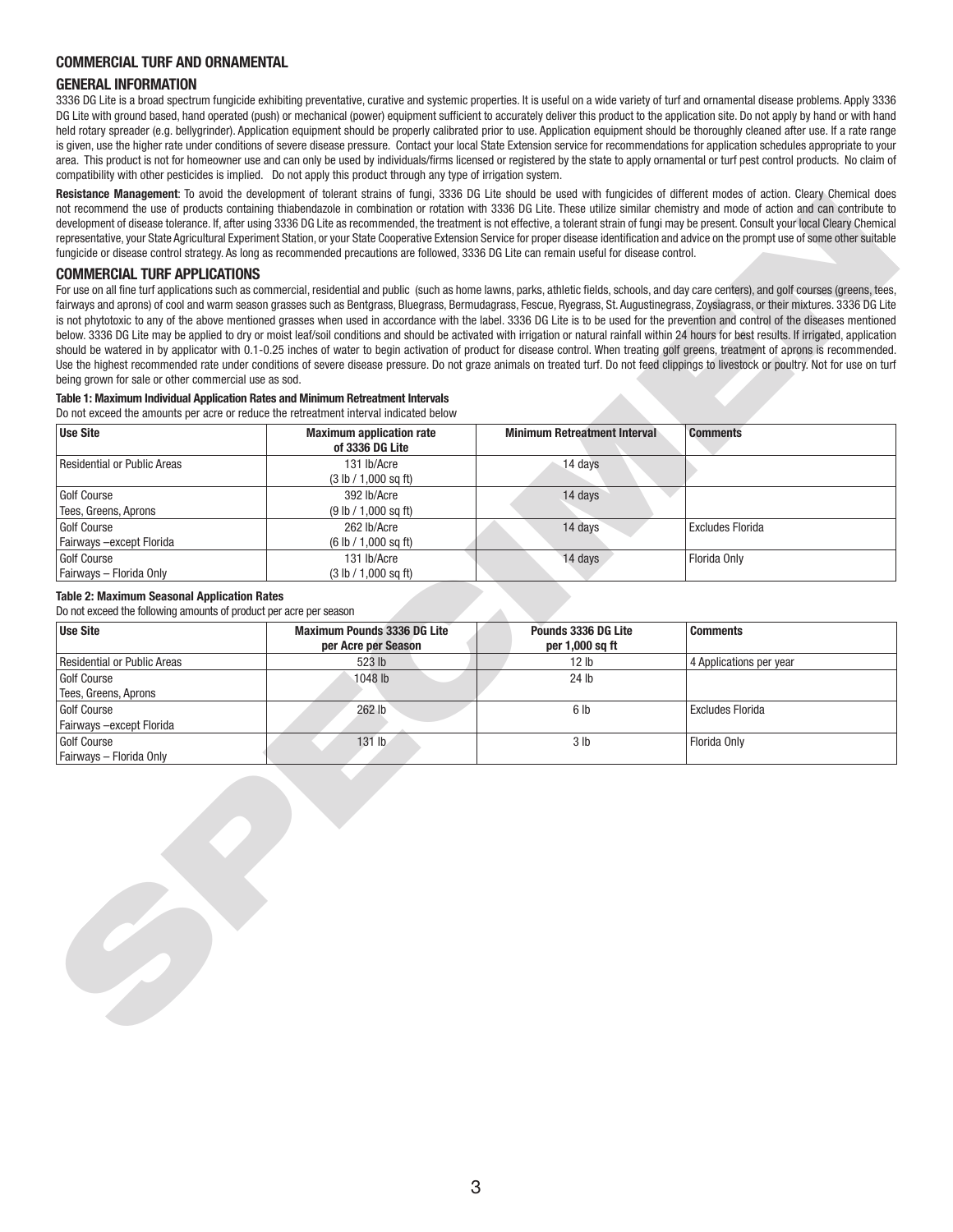#### **Table 3: Turf Disease Control**

|                                                                  | Rate of 3336 DG Lite Remarks *<br>lb/1,000 sq ft |                                                                                                                          |
|------------------------------------------------------------------|--------------------------------------------------|--------------------------------------------------------------------------------------------------------------------------|
| Anthracnose, basal                                               | $6-9$                                            | For prevention in historic areas of disease pressure, apply twice at 14 day intervals when soil temperature              |
| Colletotrichum graminicola                                       |                                                  | reaches 60°F. For curative control, apply when disease first appears and continue at 14 day intervals.                   |
| Anthracnose, foliar                                              |                                                  | Rotations with chlorothalonil or triadimefon can be utilized.                                                            |
| Colletotrichum graminicola                                       | $3-6$                                            |                                                                                                                          |
| <b>Bermudagrass Decline</b>                                      | $6-9$                                            | Apply in mid-July or when disease symptoms first appear and repeat at 14 day intervals for suppression.                  |
| Gaeumannomyces graminis var. graminis                            |                                                  | Use higher rates under most severe disease expression. Follow proper agronomic recommendations to                        |
| Take-All-Patch<br>Gaeumannomyces graminis var. avenae            |                                                  | maintain plant vigor.                                                                                                    |
| <b>Cool Season Brown Patch</b>                                   | $6-9$                                            | For prevention, apply in fall before turf has stopped all growth activity. Apply second application in early             |
| Rhizoctonia cerealis                                             |                                                  | Spring when soil temperatures reach 55-60°F or when disease first appears. For curative action, apply                    |
| <b>Necrotic Ring Spot</b>                                        |                                                  | when disease first appears in early spring and continue at 14 day intervals.                                             |
| Leptosphaeria korrea                                             |                                                  |                                                                                                                          |
| <b>Spring Dead Spot</b>                                          |                                                  |                                                                                                                          |
| Leptosphaeria korrea                                             |                                                  |                                                                                                                          |
| <b>Coprinus Snow Mold</b>                                        | $6-9$                                            | Apply 2 treatments at 21 day intervals in late fall to early winter, with the last application made just prior to        |
| Coprinus psychromorbidus                                         |                                                  | first permanent snow cover. Rotations with PCNB can be utilized.                                                         |
| <b>Dollar spot</b>                                               | $1.5 - 6$                                        | For prevention, use lowest rate and apply application before expected period of disease development. Apply               |
| Moellerodiscus,                                                  |                                                  | when disease first appears and continue at 14 day intervals. Rotations with chlorothalonil, iprodione, or                |
| Lanzia, Sclerotinia                                              |                                                  | mancozeb (Protect™) can be utilized.                                                                                     |
| Large Brown Patch                                                |                                                  |                                                                                                                          |
| Rhizoctonia solani                                               |                                                  |                                                                                                                          |
| Ascochyta Leaf Blight                                            |                                                  |                                                                                                                          |
| Ascochyta spp.                                                   |                                                  |                                                                                                                          |
| <b>Copper Spot</b>                                               |                                                  |                                                                                                                          |
| Gloeocercospora sorghi<br><b>Red Thread</b>                      |                                                  |                                                                                                                          |
| Laetisaria fuciformis                                            |                                                  |                                                                                                                          |
| Fusarium Patch                                                   |                                                  |                                                                                                                          |
| Fusarium nivale                                                  |                                                  |                                                                                                                          |
| Zoysia Patch                                                     |                                                  |                                                                                                                          |
| Rhizoctonia solani                                               |                                                  |                                                                                                                          |
| <b>Fusarium Blight</b>                                           | $6-9$                                            | Apply when disease first appears at 14 day intervals.                                                                    |
| Fusarium roseum and F. triticum<br><b>Gray Leaf Spot (Blast)</b> | $6-9$                                            | Apply preventative application before expected period of disease development. Continue applications at 14                |
| Pyricularia grisea                                               |                                                  | day intervals as needed.                                                                                                 |
| <b>Leaf Spot</b>                                                 | $6-9$                                            | Apply when disease first appears and make applications at 14 day intervals as needed. Rotations with                     |
| Drechslera spp.                                                  |                                                  | chlorothalonil, iprodione, or mancozeb (Protect) are recommended under severe conditions.                                |
| Leaf, crown, and root diseases                                   |                                                  |                                                                                                                          |
| Bipolaris, Curvularia, and                                       |                                                  |                                                                                                                          |
| Exserohilum                                                      |                                                  |                                                                                                                          |
| <b>Pink Snow Mold</b>                                            | $3-6$                                            | Apply middle-late Fall to early Winter before turf has stopped all growth activity or in spring during periods           |
| Michrodochium nivale                                             |                                                  | of thaw, or when disease symptoms first appear. Continue at 14 day intervals throughout anticipated                      |
|                                                                  |                                                  | disease period. Best results are achieved when first application is made before turf is completely dormant.              |
|                                                                  | $6 - 9$                                          | Apply when disease first appears and make two applications at 14 day intervals. For prevention, apply in                 |
| <b>Stripe Smut</b>                                               |                                                  |                                                                                                                          |
| Ustilago striiformis                                             |                                                  | spring and fall.                                                                                                         |
| <b>Summer Patch</b>                                              | $6-9$                                            | For prevention, apply 3 applications starting late April or early May using 21 day intervals. Rotations may              |
| Magnaporthe poae                                                 |                                                  | be used as part of the three application program. For suppression, apply at 14 day intervals when disease                |
| <b>Bentgrass Dead Spot</b>                                       | $6-9$                                            | first appears.<br>For prevention, apply in early June or based upon local Extension Service recommendations. Apply at 14 |